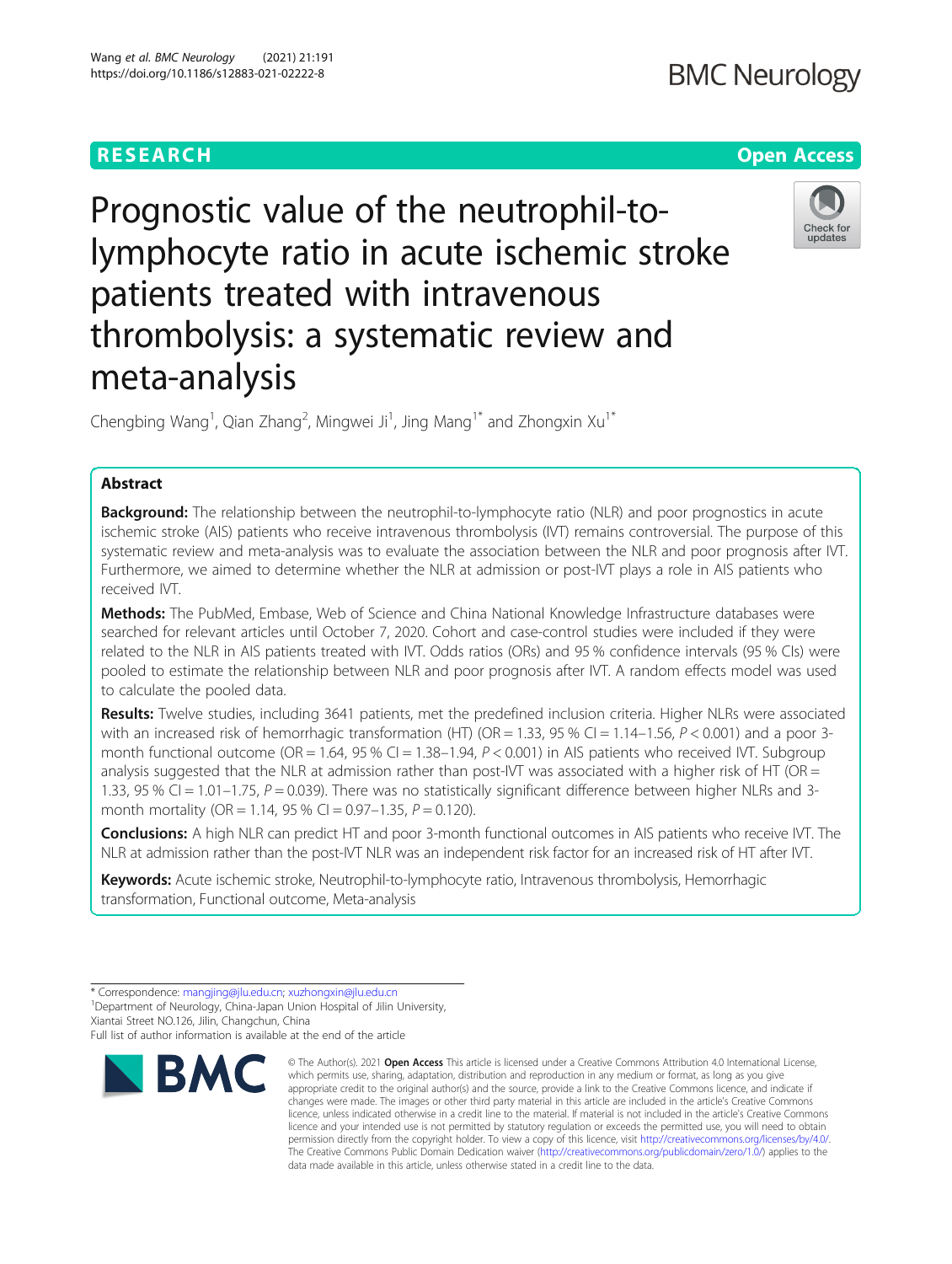# Background

Stroke is a leading cause of death and acquired disability worldwide, which brings huge psychological and economic burdens to patients and society [[1\]](#page-7-0). Ischemic stroke accounts for approximately 70 % of all strokes [\[1](#page-7-0)]. Intravenous recombinant tissue plasminogen activator (rt-PA) is an effective treatment for AIS patients within 4.5 h after onset [\[2](#page-7-0)]. However, there are still some patients who receive IVT with poor functional outcome, and HT is the most common and serious complication of IVT [\[3](#page-7-0)].

Inflammation is involved in early brain injury and tissue repair after stroke at a later stage [\[4](#page-7-0)]. The NLR is a readily available, repeatable new inflammatory biomarker. Neutrophils are rapidly recruited to the ischemic area after AIS [[5](#page-7-0)]. Neutrophils release reactive oxygen species (ROS) and a variety of inflammatory mediators [\[6](#page-7-0)]. This aggravated brain injury and increased the risk of HT. Some types of lymphocytes play an important role in the protective mechanism of ischemic brain tissue [\[7\]](#page-7-0). However, systemic immunosuppression and the stress response decrease not only the number but also the activity of lymphocytes [[8\]](#page-7-0). Previous metaanalyses have shown that the baseline NLR was associated with HT and poor functional outcome in AIS patients [\[9](#page-7-0), [10\]](#page-7-0). However, most of these reviews did not mention whether patients receiving IVT therapy were included. Recent clinical trials have shown that the NLR was associated with HT and poor outcome after IVT. However, the timing of blood sampling varied in these clinical trials. In some studies, the blood sample was collected at admission, whereas other studies suggested that the NLR is a dynamic variable and that the NLR after IVT is more predictive of poor prognosis than the NLR at admission [\[11,](#page-7-0) [12\]](#page-7-0). The purpose of this study was to provide a better understanding of the relationship between the NLR and poor prognosis in AIS patients receiving IVT.

# Methods

# Search strategy

This systematic review and meta-analysis was reported in accordance with the Preferred Reporting Items for Systematic Reviews and Meta-Analyses (PRISMA) Statement [\[13](#page-7-0)]. We searched the PubMed, Embase, Web of Science and China National Knowledge Infrastructure databases for relevant studies until October 7, 2020. No language restrictions were imposed. We used the following keywords and combined their synonyms: "neutrophil to lymphocyte ratio", "intravenous thrombolysis", and "tissue plasminogen activator". Taking PubMed as an example, the complete search strategy was as follows: ((neutrophil to lymphocyte ratio[Title/Abstract]) OR (NLR[Title/Abstract])) AND (("Tissue Plasminogen Activator"[Mesh]) OR (tissue plasminogen activator[Title/Abstract]) OR (alteplase[Title/Abstract]) OR (rtPA[- Title/Abstract]) OR (intravenous thrombolysis[Title/ Abstract])). The reference lists of included studies were also screened to supplement the search.

## Study selection

Studies that met the following inclusion criteria were selected: (1) the subjects were AIS patients who received IVT; (2) the NLR was measured at admission or after IVT; (3) at least one of the following outcomes was reported: HT, poor functional outcome (modified Rankin Scale  $\geq$  3), or mortality; and (4) the study design was a cohort or a case-control study. Animal studies, repeatedly published or data overlapping studies, reviews, case reports, conference abstracts, letters, and unrelated articles were excluded. Two independent reviewers screened the titles and abstracts and reviewed the full texts of the studies that met the inclusion criteria. All disagreements were resolved by consulting another reviewer.

#### Data extraction and quality assessment

Two reviewers extracted and cross-checked the data independently, and all disagreements were resolved through discussion. The following data were collected: name of the first author, publication year, country, number of patients, sex, age, blood sample collection time, best cutoff value of the NLR, baseline NIHSS score, odds ratio (OR) and 95 % confidence interval (CI) of HT, poor functional outcome and mortality. Multivariate regression analysis was used to calculate the pooled OR if both univariate and multivariate regression analyses were available in the studies. We used the Newcastle-Ottawa Scale (NOS) to evaluate the quality of cohort studies and case-control studies. The study with the highest quality scored 9 points and which scored 7 or more was regarded as high quality [\[14\]](#page-7-0).

## Statistical analysis

A random effects model was used to calculate the pooled OR and 95 % CI. A P value < 0.05 was regarded as statistically significant. We used  $\chi^2$  and  $I^2$  tests to evaluate heterogeneity between studies; a  $\chi^2$  test result of P value < 0.1 and an  $I^2$  > 50 % indicated significant heterogeneity [\[15](#page-7-0), [16](#page-7-0)]. Subgroup analysis was performed according to the time of blood sample collection, age, country, presence or absence of infection, stroke severity, onset-to-IVT time, type of HT and type of OR. Moreover, we conducted a sensitivity analysis to assess the contribution of individual studies on the overall effect by excluding one study at a time in chronological order. A funnel chart was used to detect publication bias, Egger's test was used to evaluate the symmetry of the funnel chart, and a  $P$  value < 0.05 implied significant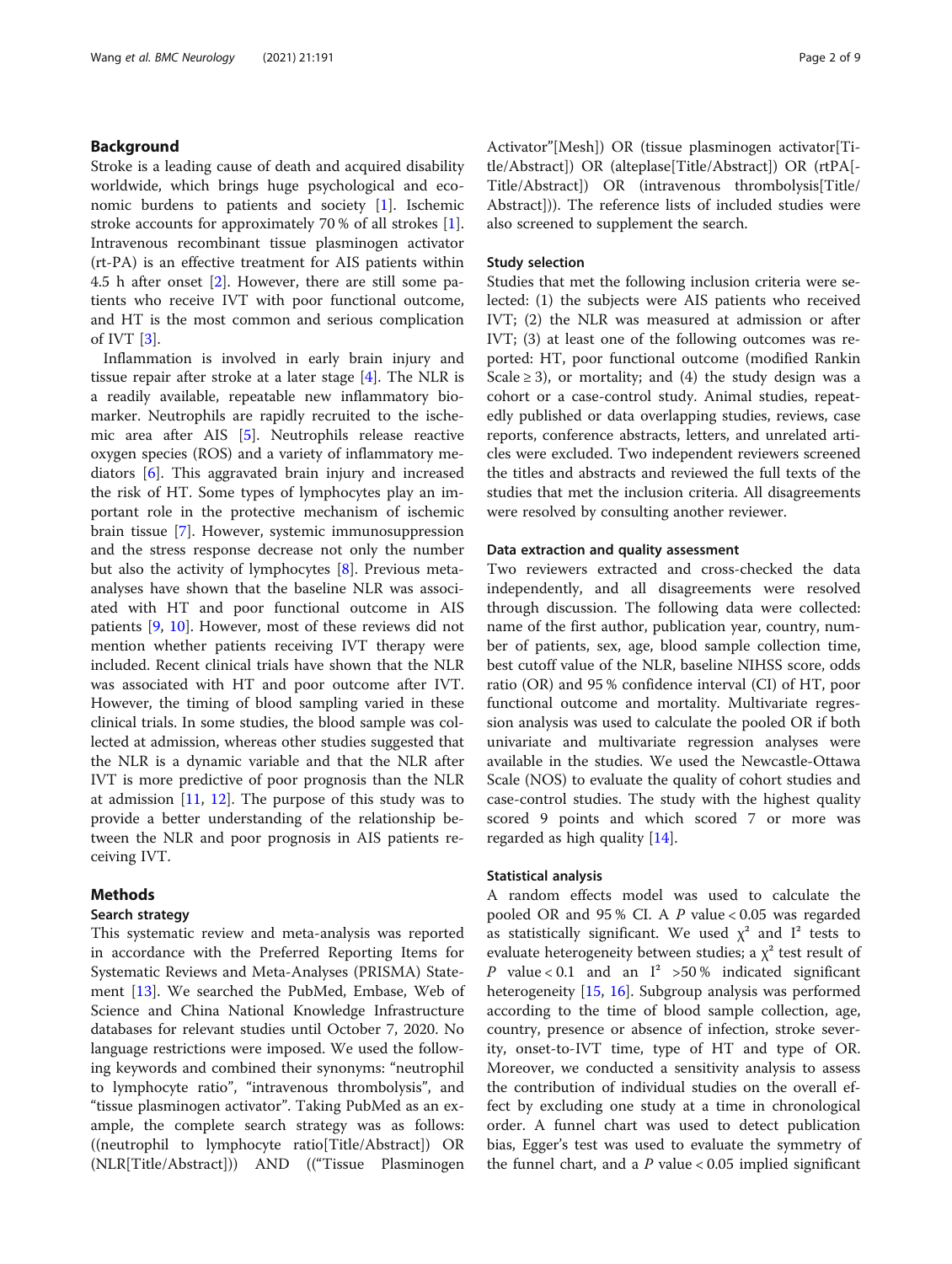# Results

USA).

#### Study inclusion

The flow chart of the literature searched and included is showed in Fig. 1. After the initial keyword search, 126 articles were included, of which 39 repetitive studies were removed, and 50 irrelevant studies were excluded by reading titles and abstracts. The full text of the remaining 37 articles was read, and 5 abstracts, 3 reviews and 17 irrelevant studies were excluded. Finally, 12 studies were included in this systematic review and metaanalysis [\[11,](#page-7-0) [12,](#page-7-0) [19](#page-7-0)–[28](#page-7-0)].

### Study characteristics

A total of 12 studies ( $n = 3641$  patients) published between 2015 and 2020 were included in this systematic review and meta-analysis. All 12 studies used standardized intravenous thrombolytic therapy for AIS patients: rt-PA (0.9 mg/kg body weight, maximum 90 mg) was injected intravenously within 4.5 h after the onset of ischemic stroke, with 10 % of the total dose as a bolus and the rest by a 60-minute infusion. Blood samples were collected on admission  $(n = 5)$  [\[19,](#page-7-0) [21](#page-7-0), [23](#page-7-0), [27](#page-7-0), [28](#page-7-0)], within [24](#page-7-0) h after IVT  $(n = 3)$  [[12,](#page-7-0) 24, [26](#page-7-0)], or at both times  $(n = 1)$ 

4) [[11,](#page-7-0) [20,](#page-7-0) [22,](#page-7-0) [25\]](#page-7-0). HT (including symptomatic intracerebral hemorrhage and parenchymal hemorrhage), mRS at 3 months, and mortality were reported in 6, 10, and 4 articles, respectively. The best cutoff values of the NLR ranged from 2.2 to 10.59. Since all 12 studies were cohort studies, we used NOS for quality assessment, with a score ranging from 6 to 8 points. The basic characteristics and quality assessment of the 12 included studies are showed in Table [1.](#page-3-0)

#### Meta-analysis

Six studies reported the relationship between the NLR and HT after IVT [[11,](#page-7-0) [12](#page-7-0), [19,](#page-7-0) [22,](#page-7-0) [25](#page-7-0), [27\]](#page-7-0). Higher NLRs were associated with an increased risk of HT ( $OR = 1.33$ , 95 % CI = 1.14–1.56, P < 0.001). Significant heterogeneity between studies was observed  $(I^2=71.8\%, P<0.001)$ (Fig. [2](#page-3-0)).

# **Functional outcome**

Ten studies reported the association between the NLR and poor 3-month functional outcome (mRS  $\geq$  3) after IVT [\[11](#page-7-0), [19](#page-7-0)–[26](#page-7-0), [28](#page-7-0)]. Higher NLRs were associated with a higher risk of poor 3-month functional outcome (OR = 1.64, 95 % CI = 1.38–1.94,  $P < 0.001$ ), and significant heterogeneity between studies was found  $(I^2=86.3\% , P<$ 0.001) (Fig. [3](#page-4-0)).

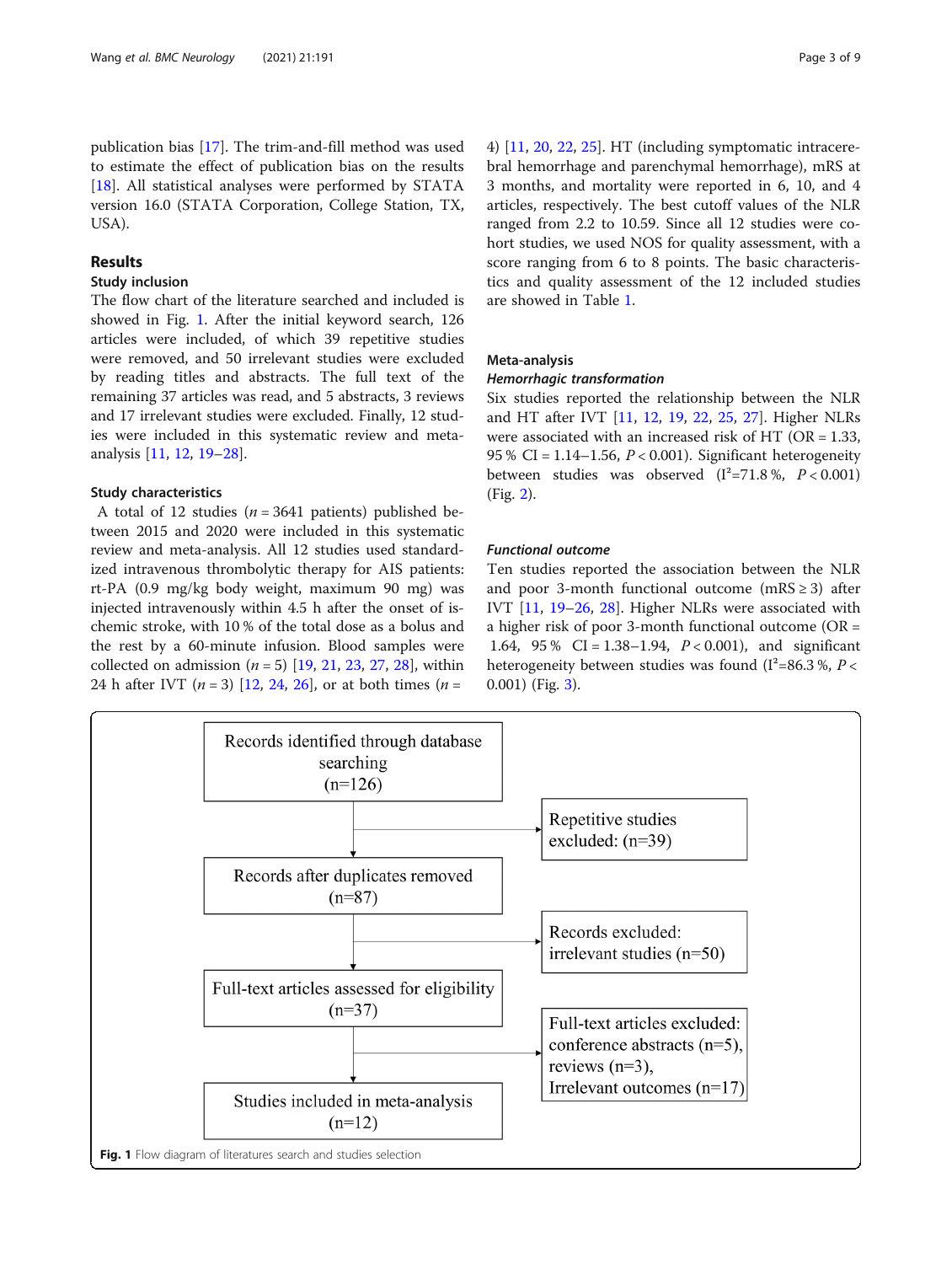<span id="page-3-0"></span>Table 1 Basic characteristics and quality evaluation of the included studies

| Author         | Year | Country            | Sample size | Male<br>(%) | Age(year)       | Sample time                     | HT        | <b>PFO</b> | Death     | <b>Cutoff value</b>      | Type of OR | <b>NOS</b> |
|----------------|------|--------------------|-------------|-------------|-----------------|---------------------------------|-----------|------------|-----------|--------------------------|------------|------------|
| Maestrini [19] | 2015 | France and Finland | 846         | 50.8        | $71(61 - 80)$   | On admission                    | sICH      | Yes        | Yes       | 4.8 of sICH              | Pooled     | 7          |
| Guo [12]       | 2016 | China              | 189         | 65.1        | $65.0 \pm 10.6$ | 12-18 h after IVT               | sICH      | <b>NA</b>  | <b>NA</b> | 10.59 of sICH            | Pooled     | 7          |
| Pagram [20]    | 2016 | Australia          | 141         | <b>NA</b>   | $74.3 \pm 10.7$ | On admission,<br>24 h after IVT | <b>NA</b> | Yes        | <b>NA</b> | <b>NA</b>                | Pooled     | 6          |
| Malhotra [21]  | 2018 | <b>USA</b>         | 657         | 50.7        | $64.3 \pm 14.4$ | On admission                    | sICH      | Yes        | Yes       | 2.2 of PFO               | Crude      | 6          |
| Shi [22]       | 2018 | China              | 372         | 65.1        | $63.9 \pm 13.3$ | On admission,<br>24 h after IVT | HT        | Yes        | Yes       | <b>NA</b>                | Pooled     | 8          |
| Guo [24]       | 2018 | China              | 105         | 64.8        | $65.7 \pm 9.8$  | 6-8 h after IVT                 | <b>NA</b> | Yes        | <b>NA</b> | 5.23 of PFO              | Pooled     | 7          |
| Wang [23]      | 2018 | China              | 123         | 65.0        | $65.2 \pm 11.9$ | On admission                    | <b>NA</b> | Yes        | <b>NA</b> | 3.375 of PFO             | Pooled     | 7          |
| Pektezel [25]  | 2019 | Turkey             | 142         | 43.7        | $69 \pm 13$     | On admission,<br>24 h after IVT | HT        | Yes        | <b>NA</b> | 7.4 of HT,<br>3.6 of PFO | Pooled     | 7          |
| Liu [27]       | 2020 | China              | 285         | 70.5        | $62.3 \pm 12$   | On admission                    | HT        | <b>NA</b>  | <b>NA</b> | <b>NA</b>                | Pooled     | 7          |
| Ying [11]      | 2020 | China              | 208         | 61.5        | $67.4 \pm 12.4$ | On admission,<br>24 h after IVT | PH        | Yes        | <b>NA</b> | <b>NA</b>                | Pooled     | 7          |
| Liu [28]       | 2020 | China              | 192         | 71.9        | $60.8 \pm 11.7$ | On admission                    | <b>NA</b> | Yes        | <b>NA</b> | <b>NA</b>                | Pooled     |            |
| Cheng $[26]$   | 2020 | China              | 481         | 61.9        | 68 (59-76)      | 24 h after IVT                  | <b>NA</b> | Yes        | Yes       | <b>NA</b>                | Pooled     | 7          |

HT hemorrhagic transformation, PFO poor functional outcome, OR odds ratio, NOS Newcastle-Ottawa Scale, sICH symptomatic intracranial hemorrhage, IVT intravenous thrombolysis, NA not available, PH parenchymal hemorrhage

Four studies showed the relationship between the NLR and 3-month mortality [[19,](#page-7-0) [21](#page-7-0), [22,](#page-7-0) [26](#page-7-0)]. There was no significant association between higher NLRs and a higher risk of 3-month mortality ( $OR = 1.14$ , 95 %  $CI =$ 0.97–1.35,  $P = 0.120$ ). Moreover, significant heterogeneity between studies was observed  $(I^2=81.0\% , P < 0.001)$ (Fig. [4](#page-4-0)).

#### Subgroup analysis

Subgroup analysis of HT suggested that the NLR at admission rather than the NLR after IVT was associated with an increased risk of HT (OR =  $1.33$ ,  $95\%$  CI =  $1.01-$ 1.75,  $P = 0.039$ ). A higher risk of HT was observed in the elderly group (OR = 1.32, 95 % CI = 1.11–1.57,  $P = 0.002$ ) and in the studies excluding infection ( $OR = 1.64$ , 95%)  $CI = 1.14 - 2.35$ ,  $P = 0.008$ ). Interestingly, an onset-to-IVT

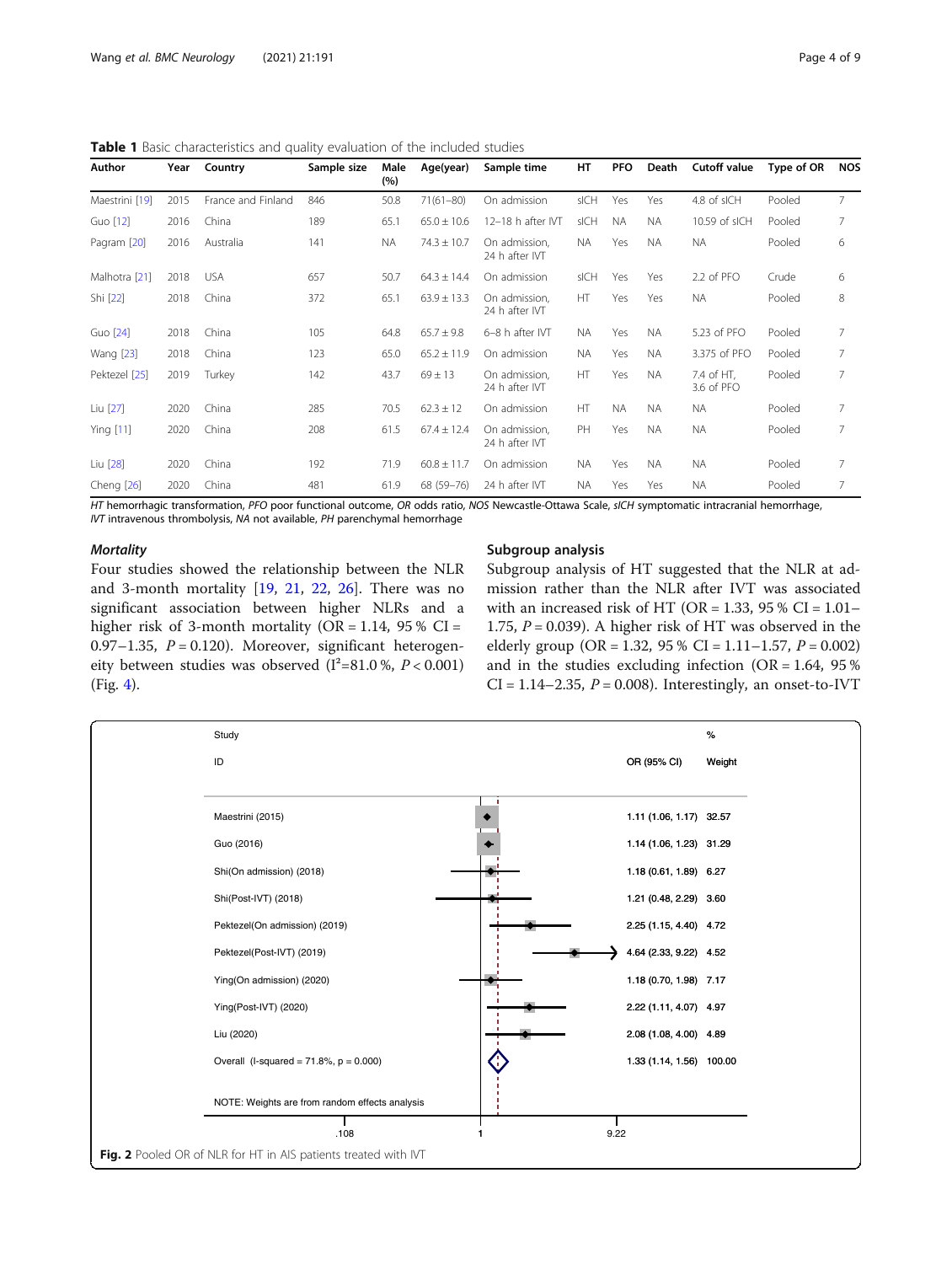<span id="page-4-0"></span>

time less than 3 h was associated with a higher risk of HT (OR = 1.32, 95 % CI = 1.11–1.57,  $P < 0.001$ ). Regardless of the country, stroke severity and the type of HT, the relationship between the NLR and HT remained significant (Table [2](#page-5-0)).

In addition, subgroup analysis of poor 3-month functional outcomes suggested that the blood sample collection time, age, country, onset-to-IVT time, presence or absence of infection and type of OR had no significant influence on the overall results. Higher NLRs were associated with a higher risk of poor functional outcome in the studies with moderate stroke severity (NIHSS  $\geq$  8) (OR = [2](#page-5-0).15, 95 % CI =  $1.50-3.09$ ,  $P < 0.001$ ) (Table 2).

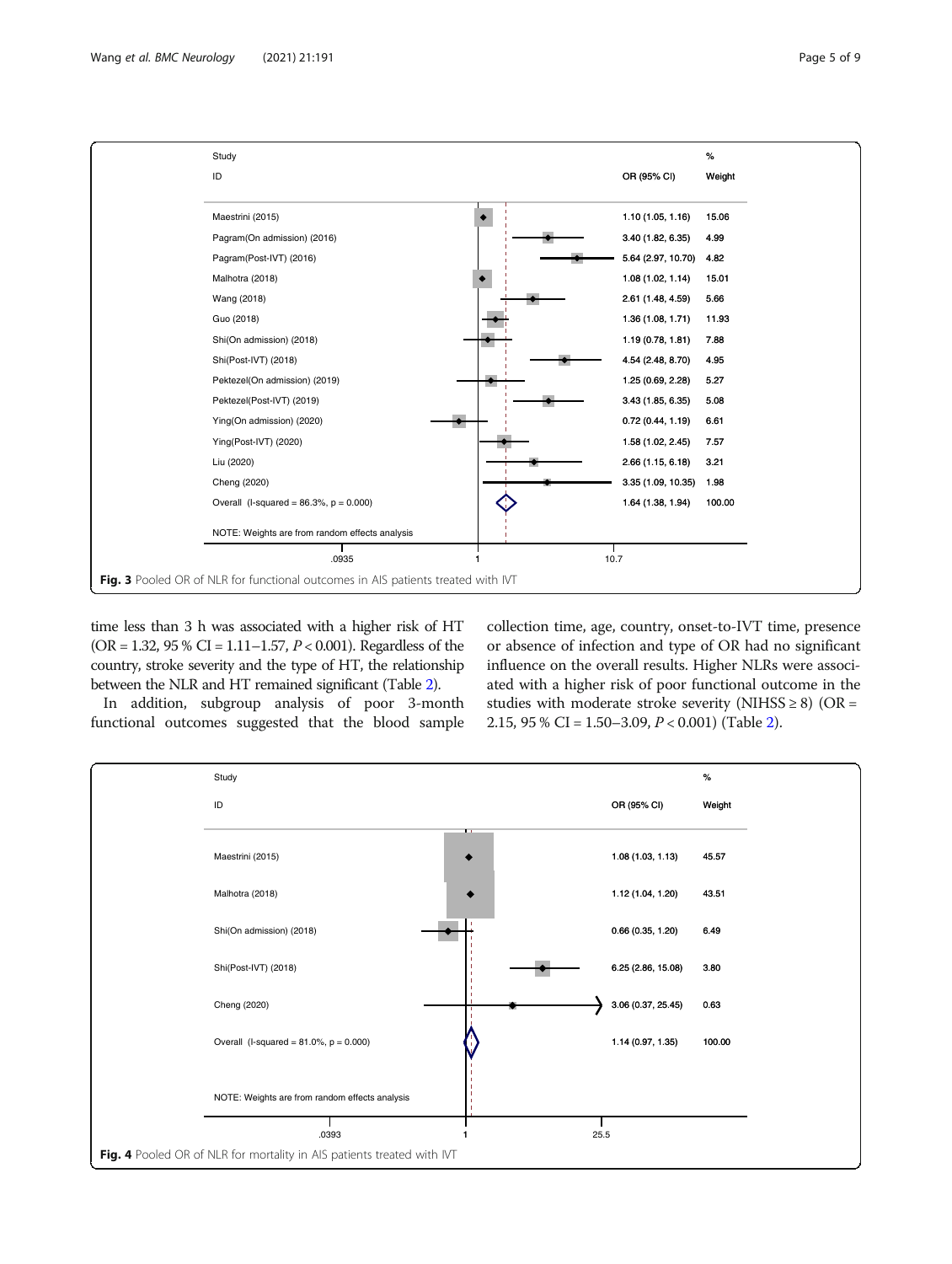| Group                  | HT             |                     |         |                                    |   | 3-month poor functional outcome |         |                          |
|------------------------|----------------|---------------------|---------|------------------------------------|---|---------------------------------|---------|--------------------------|
|                        | N              | OR (95%CI)          | P       | Heterogeneity (I <sup>2</sup> , P) | N | OR (95%CI)                      | P       | Heterogeneity $(I^2, P)$ |
| Sample time            |                |                     |         |                                    |   |                                 |         |                          |
| On admission           | 5              | 1.33(1.01, 1.75)    | 0.039   | 48.7%, 0.100                       | 8 | 1.22 (1.05, 1.40)               | 0.007   | 76.1%, <0.001            |
| Post-IVT               | $\overline{4}$ | 1.88 (0.97, 3.63)   | 0.061   | 84.7%, <0.001                      | 6 | 2.78 (1.63, 4.74)               | < 0.001 | 84.3%, <0.001            |
| Age                    |                |                     |         |                                    |   |                                 |         |                          |
| <65                    | $\overline{2}$ | 1.43 (0.98, 2.08)   | 0.063   | 0.0%, 0.393                        | 3 | 1.83 (1.01, 3.32)               | 0.045   | 87.7%, <0.001            |
| $\geq 65$              | $\overline{4}$ | 1.32(1.11, 1.57)    | 0.002   | 80.0%, <0.001                      | 7 | 1.87 (1.36, 2.59)               | < 0.001 | 87.1%, <0.001            |
| Country                |                |                     |         |                                    |   |                                 |         |                          |
| Asian                  | 5              | 1.68 (1.20, 2.35)   | 0.003   | 73.2%, <0.001                      | 7 | 1.82 (1.31, 2.53)               | < 0.001 | 75.5%, <0.001            |
| Non-Asian              |                | 1.11(1.06, 1.17)    | < 0.001 | $\sim$ , $\sim$                    | 3 | 1.37 (1.12, 1.68)               | 0.002   | 92.1%, <0.001            |
| Infection excluded     |                |                     |         |                                    |   |                                 |         |                          |
| Yes                    | $\overline{4}$ | $1.64$ (1.14, 2.35) | 0.008   | 74.2%, 0.001                       | 6 | 1.75 (1.24, 2.48)               | 0.002   | 75.9%, <0.001            |
| No                     | $\overline{2}$ | 1.39(0.77, 2.51)    | 0.274   | 71.4%, 0.062                       | 4 | 1.50 (1.22, 1.85)               | < 0.001 | 91.5%, <0.001            |
| <b>Stroke severity</b> |                |                     |         |                                    |   |                                 |         |                          |
| NIHSS<8                | $\overline{2}$ | 1.69(1.11, 2.56)    | 0.014   | 30.4%, 0.238                       | 4 | 1.34 (0.91, 1.96)               | 0.135   | 70.7%, 0.008             |
| NIHSS≥8                | 4              | 1.25(1.07, 1.47)    | 0.006   | 76.1%, 0.001                       | 6 | 2.15 (1.50, 3.09)               | < 0.001 | 89.9%, < 0.001           |
| Onset-to-IVT time      |                |                     |         |                                    |   |                                 |         |                          |
| $\leq$ 3h              | $\overline{4}$ | 1.32(1.11, 1.57)    | 0.002   | 80.0%, <0.001                      | 6 | 1.24(1.09, 1.42)                | 0.001   | 77.6%, < 0.001           |
| $3 - 4.5h$             | $\overline{2}$ | 1.43 (0.98, 2.08)   | 0.063   | 0.0%, 0.393                        | 3 | 2.52 (1.19, 5.30)               | 0.015   | 78.0%, 0.003             |
| Type of HT             |                |                     |         |                                    |   |                                 |         |                          |
| sICH                   | 2              | 1.12(1.07, 1.17)    | < 0.001 | 0.0%, 0.558                        |   |                                 |         |                          |
| HT or PH               | 4              | 1.84 (1.27, 2.66)   | 0.001   | 57.0%, 0.030                       |   |                                 |         |                          |
| Type of OR             |                |                     |         |                                    |   |                                 |         |                          |
|                        |                |                     |         |                                    |   |                                 |         |                          |

<span id="page-5-0"></span>Table 2 Subgroup analyses of the associations between NLR and poor prognosis in AIS patients treated with IVT

NLR neutrophil to lymphocyte ratio, HT hemorrhagic transformation, AIS acute ischemic stroke, IVT intravenous thrombolysis, N number of studies, OR odds ratio, NIHSS National Institutes of Health Stroke Scale, sICH symptomatic intracerebral hemorrhage, PH parenchymal hemorrhage

Pooled 6 1.33 (1.14, 1.56) <0.001 71.8%, <0.001 9 1.96 (1.46, 2.64) <0.001 86.9%, <0.001

Crude 0 - - - - - 1 1.08 (1.02, 1.14) 0.007 -

# Publication bias and sensitivity analysis

The evidence of publication bias in the studies that reported HT and functional outcomes were detected by Egger's test ( $P = 0.019$  and  $P = 0.001$ , respectively). After the trim-and-fill test, the pooled ORs were 1.31 (0.99– 1.72) and 1.42 (0.86–2.36), respectively (Table [S1](#page-6-0)).

Sensitivity analysis showed that no studies affected the effects of the pooled OR, indicating that the results of this systematic review and meta-analysis were stable (Figure [S1](#page-6-0), [S2](#page-6-0)).

# **Discussion**

This systematic review and meta-analysis showed that higher NLRs were associated with a higher risk of HT and poor 3-month functional outcome in AIS patients who received IVT, while higher NLRs were not associated with a higher risk of 3-month mortality. Moreover, this study suggested that the NLR at admission rather than the post-IVT NLR was associated with an increased risk of HT after IVT. These results may be helpful for clinicians to identify the high-risk groups of HT and poor functional outcome after IVT, thereby providing appropriate intervention measures.

Our results suggest that both the NLR at admission and the NLR after IVT were associated with poor functional outcome at 3 months, but the NLR after IVT appeared to have a stronger correlation with poor outcome than the NLR at admission. However, because of the small sample size, future studies are warranted to further determine the best time point of blood sampling for the NLR in predicting outcome in AIS patients receiving IVT. In addition, the cutoff values of the NLR to predict HT obtained from each single paper were 4.8 [[19\]](#page-7-0), 7.4 [[25\]](#page-7-0), and 10.59 [[12\]](#page-7-0) and to predict poor functional outcome were 2.2 [[21\]](#page-7-0), 3.375 [[23\]](#page-7-0), 3.6 [[25\]](#page-7-0), and 5.23 [\[24](#page-7-0)], respectively. Of note, although the cutoff values of the NLR varied across the included studies, it is difficult to make pooled analyses to find an optimal threshold of the NLR due to current insufficient data.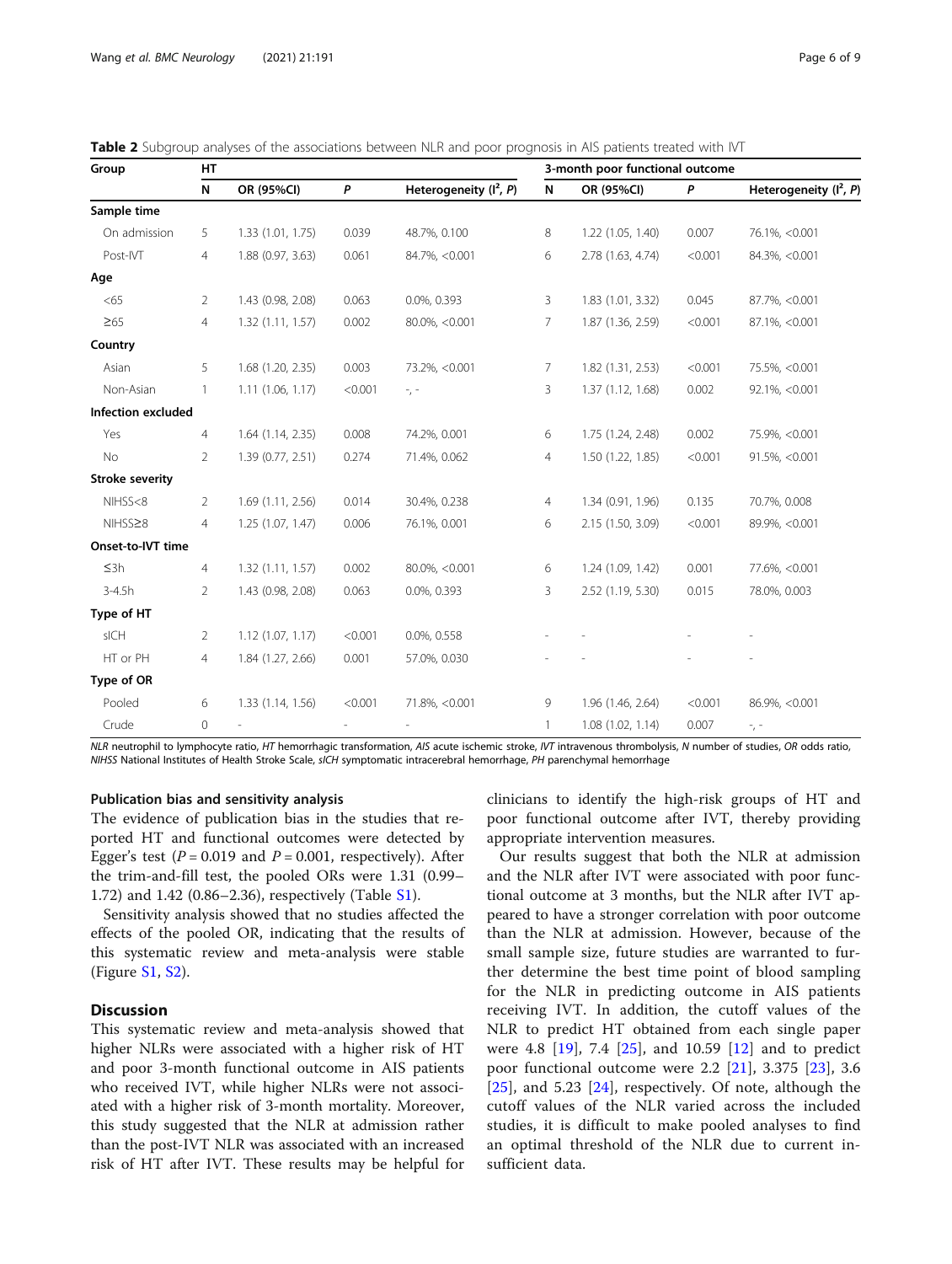<span id="page-6-0"></span>The underlying mechanism by which the NLR predicts the clinical outcomes of AIS patients who receive IVT has not been elucidated, and one explanation may be that the NLR combines the inflammatory destruction of neutrophils and the protective effect of lymphocytes. Neutrophils are rapidly recruited to the ischemic area, and microglia are activated after cerebral infarction [\[5\]](#page-7-0). Neutrophils release ROS and a variety of inflammatory mediators, chemokines, cytokines, adhesion molecules and proteases to destroy the blood-brain barrier (BBB) to aggravate ischemic injury and brain oedema [\[6,](#page-7-0) [29\]](#page-7-0). Furthermore, neutrophils have been proven to be an important source of matrix metalloproteinase-9 (MMP-9) [\[30](#page-7-0)]. MMP-9 was thought to be related to the destruction of the BBB and HT [\[31\]](#page-7-0). The rt-PA could not only promote neutrophils to release MMPs but also promote the migration of neutrophils to ischemic tissue through the proteolysis of plasmin and gelatinase [[4](#page-7-0)]. Moreover, rt-PA could induce neutrophil degranulation in vitro [[32](#page-7-0)]. Although reperfusion after IVT is an ideal result, regretfully, it produces more ROS [[33](#page-7-0)]. ROS stimulate microglia and ischemic cells to release inflammatory cytokines and chemokines, resulting in upregulation of adhesion molecules in cerebral vessels, which recruits more neutrophils to the infarct area and contributes to the formation of positive feedback of inflammation after stroke [[29](#page-7-0), [34\]](#page-7-0). Lymphocytes play an important role in the protective mechanism of ischemic brain tissue, in which regulatory T cells (Tregs) are important brain protective immunomodulators in ischemic stroke [\[7\]](#page-7-0). However, the interaction between the brain and the immune system could lead to systemic immunosuppression in the acute phase of cerebral infarction [[8\]](#page-7-0). Moreover, the stress response led to an increase in the release of glucocorticoids from the hypothalamus-pituitary axis and an increase in the production of catecholamines in the overactivated sympathetic nervous system, resulting in a decrease in the number and activity of lymphocytes [\[8\]](#page-7-0). Kim et al. confirmed that a lower lymphocyte count was related to poor outcomes in AIS patients at 3 months [[35](#page-7-0)].

The NLR is a readily available and inexpensive inflammatory biomarker that comprehensively reflects the changes in neutrophils and lymphocytes and provides more information than neutrophils or lymphocytes alone. This systematic review and meta-analysis showed that higher NLRs were associated with a higher risk of HT and poor 3-month functional outcome in AIS patients who received IVT, but considering the limitations of the predictive value of a single biomarker, we suggested that the NLR could be used as a score item of a new prognostic model to predict the clinical outcomes after IVT. In addition, anti-inflammatory therapy may be a potential stroke treatment strategy [\[36\]](#page-7-0), but previous neutrophil inhibition trials (Enlimomab, LeukArrest and ASTIN) have not achieved the desired results in human trials [\[37](#page-8-0)–[39](#page-8-0)]. Exploring the molecular mechanism of adverse outcomes after stroke caused by neutropenia may provide a new therapeutic target for stroke treatment and neuroprotection. Furthermore, with the booming use of mechanical thrombectomy (MT), the relationship between the NLR and outcome after MT is worthy of further research [\[40\]](#page-8-0).

Significant heterogeneity between studies was found in this systematic review and meta-analysis. Subgroup analyses showed that the heterogeneity of the type of HT, the blood collection time and the severity of stroke were reduced to 48.7 %, 30.4 %, and 0.0 %, respectively, indicating that the blood sample collection time, stroke severity and the type of HT might be the causes of heterogeneity. In addition, significant publication bias was observed. It is necessary for future studies to publish negative results to avoid overestimating the predictive value of the NLR for prognosis in AIS patients who received IVT.

There were still some limitations in this systematic review and meta-analysis. First, some of the studies did not strictly limit infection before admission or after stroke, but the NLR was an important indicator of infection [\[34\]](#page-7-0), which may have had some impact on the overall conclusion. Second, sICH is a better predictor of clinical outcomes than HT. However, only two studies have reported the relationship between sICH and the prognosis of AIS patients receiving IVT, which deserve further investigation. Third, the cutoff values of the NLR varied in the included studies, which prevented us from determining an optimal threshold. Fourth, all the studies were cohort studies, most of them were retrospective studies and each study had a certain risk of bias.

#### Conclusions

Higher NLRs were associated with a higher risk of HT and poor 3-month functional outcome in AIS patients who received IVT. The NLR at admission rather than the post-IVT NLR was an independent risk factor for an increased risk of HT after IVT.

#### Abbreviations

NLR: Neutrophil to lymphocyte ratio; AIS: Acute ischemic stroke; IVT: Intravenous thrombolysis; OR: Odds ratios; 95 % CI: 95 % confidence intervals; HT: Hemorrhagic transformation; mRS: Modified Rankin Scale; rt-PA: Recombinant tissue-plasminogen activator; ROS: Reactive oxygen species; NOS: Newcastle-Ottawa Scale; BBB: Blood-brain barrier

#### Supplementary information

The online version contains supplementary material available at [https://doi.](https://doi.org/10.1186/s12883-021-02222-8) [org/10.1186/s12883-021-02222-8.](https://doi.org/10.1186/s12883-021-02222-8)

Additional file 1: Table S1. Publication bias assessment with Egger's test for HT and functional outcome. Figure S1. Sensitivity analysis of HT. Figure S2. Sensitivity analysis of functional outcome.

#### Acknowledgements

Not applicable.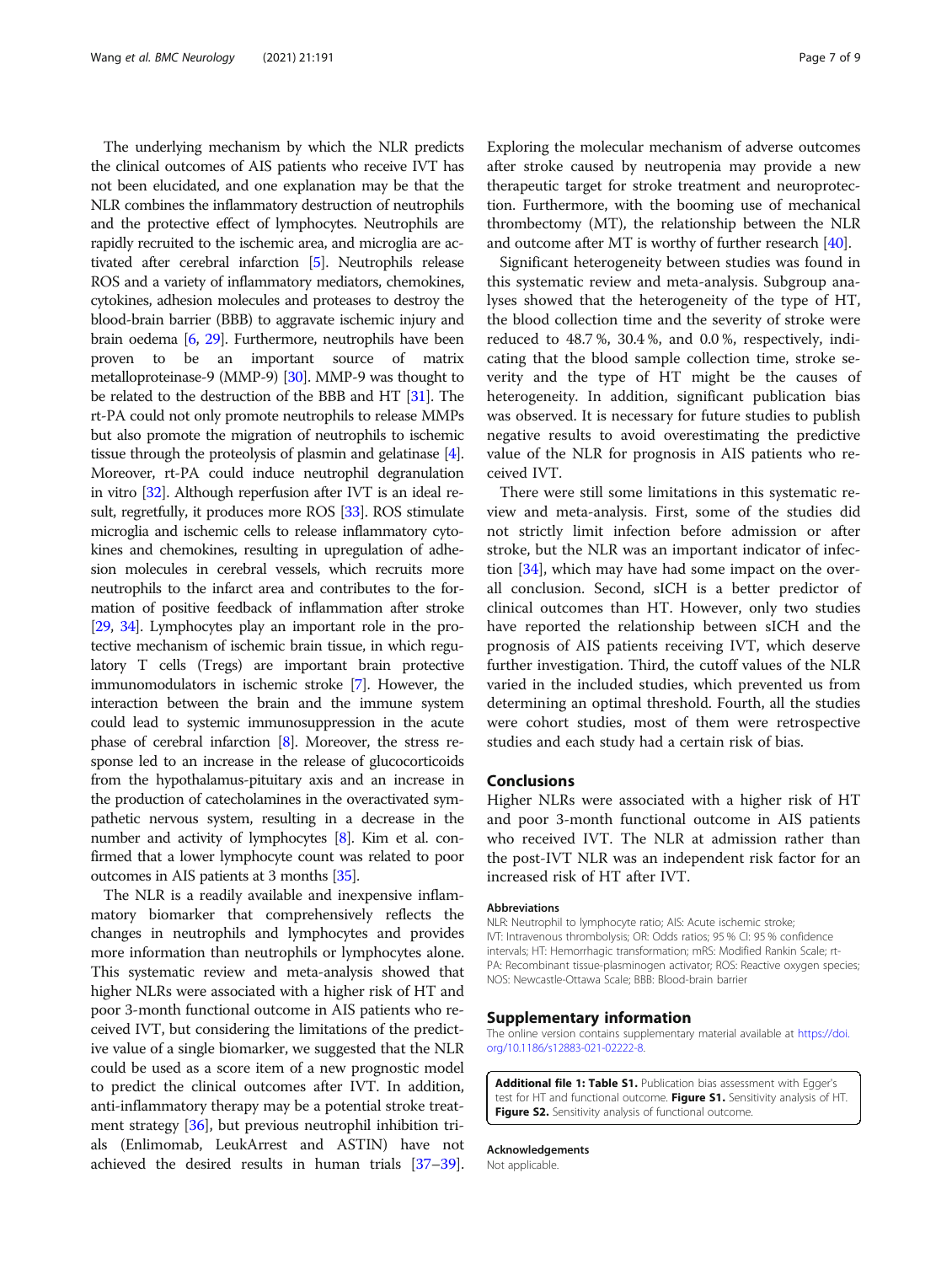#### <span id="page-7-0"></span>Authors' contributions

CBW screened the literature, extracted the data and drafted the manuscript. QZ screened the literature. MWJ extracted the data. JM and ZXX designed the study, provided consultation and revised the manuscript. All authors read and approved the final manuscript.

#### Funding

Not applicable.

#### Availability of data and materials

Data generated or analyzed during this study are included in this published article.

## **Declarations**

Ethics approval and consent to participate Not applicable.

#### Consent for publication

Not applicable.

#### Competing interests

The authors declare that they have no competing interests.

#### Author details

<sup>1</sup>Department of Neurology, China-Japan Union Hospital of Jilin University, Xiantai Street NO.126, Jilin, Changchun, China. <sup>2</sup>Department of Cardiology, China-Japan Union Hospital of Jilin University, Jilin, Changchun, China.

#### Received: 30 January 2021 Accepted: 26 April 2021 Published online: 11 May 2021

#### References

- 1. Virani SS, Alonso A, Benjamin EJ, et al. Heart Disease and Stroke Statistics-2020 Update: A Report From the American Heart Association. Circulation. 2020;141(9):e139-e596.
- 2. Powers WJ, Rabinstein AA, Ackerson T, et al. Guidelines for the Early Management of Patients With Acute Ischemic Stroke: 2019 Update to the 2018 Guidelines for the Early Management of Acute Ischemic Stroke: A Guideline for Healthcare Professionals From the American Heart Association/American Stroke Association. Stroke. 2019;50(12):e344 e418.
- 3. Emberson J, Lees KR, Lyden P, et al. Effect of treatment delay, age, and stroke severity on the effects of intravenous thrombolysis with alteplase for acute ischaemic stroke: a meta-analysis of individual patient data from randomised trials. Lancet. 2014;384(9958):1929–35.
- 4. Ma G, Pan Z, Kong L, et al. Neuroinflammation in hemorrhagic transformation after tissue plasminogen activator thrombolysis: Potential mechanisms, targets, therapeutic drugs and biomarkers. Int Immunopharmacol. 2021;90:107216.
- 5. Kim JY, Park J, Chang JY, et al. Inflammation after Ischemic Stroke: The Role of Leukocytes and Glial Cells. Exp Neurobiol. 2016;25(5):241–51.
- Jickling GC, Liu D, Ander BP, et al. Targeting neutrophils in ischemic stroke: translational insights from experimental studies. J Cereb Blood Flow Metab. 2015;35(6):888–901.
- 7. Liesz A, Suri-Payer E, Veltkamp C, et al. Regulatory T cells are key cerebroprotective immunomodulators in acute experimental stroke. Nat Med. 2009;15(2):192–9.
- Liu DD, Chu SF, Chen C, et al. Research progress in stroke-induced immunodepression syndrome (SIDS) and stroke-associated pneumonia (SAP). Neurochem Int. 2018;114:42–54.
- Wang L, Song Q, Wang C, et al. Neutrophil to lymphocyte ratio predicts poor outcomes after acute ischemic stroke: A cohort study and systematic review. J Neurol Sci. 2019;406:116445.
- 10. Song SY, Zhao XX, Rajah G, et al. Clinical Significance of Baseline Neutrophil-to-Lymphocyte Ratio in Patients With Ischemic Stroke or Hemorrhagic Stroke: An Updated Meta-Analysis. Front Neurol. 2019;10:1032.
- 11. Ying A, Cheng Y, Lin Y, et al. Dynamic increase in neutrophil levels predicts parenchymal hemorrhage and function outcome of ischemic stroke with rtPA thrombolysis. Neurol Sci. 2020;41(8):2215–23.
- 12. Guo Z, Yu S, Xiao L, et al. Dynamic change of neutrophil to lymphocyte ratio and hemorrhagic transformation after thrombolysis in stroke. J Neuroinflammation. 2016;13(1):199.
- 13. Moher D, Liberati A, Tetzlaff J, et al. Preferred reporting items for systematic reviews and meta-analyses: the PRISMA statement. BMJ. 2009;339:b2535.
- 14. Stang A. Critical evaluation of the Newcastle-Ottawa scale for the assessment of the quality of nonrandomized studies in meta-analyses. Eur J Epidemiol. 2010;25(9):603–5.
- 15. Higgins JP, Thompson SG, Deeks JJ, et al. Measuring inconsistency in metaanalyses. BMJ. 2003;327(7414):557–60.
- 16. Higgins JP, Thompson SG. Quantifying heterogeneity in a meta-analysis. Stat Med. 2002;21(11):1539–58.
- 17. Egger M, Davey Smith G, Schneider M, et al. Bias in meta-analysis detected by a simple, graphical test. BMJ. 1997;315(7109):629–34.
- 18. Duval S, Tweedie R. Trim and fill: A simple funnel-plot-based method of testing and adjusting for publication bias in meta-analysis. Biometrics. 2000; 56(2):455–63.
- 19. Maestrini I, Strbian D, Gautier S, et al. Higher neutrophil counts before thrombolysis for cerebral ischemia predict worse outcomes. Neurology. 2015;85(16):1408–16.
- 20. Pagram H, Bivard A, Lincz LF, et al. Peripheral Immune Cell Counts and Advanced Imaging as Biomarkers of Stroke Outcome. Cerebrovasc Dis Extra. 2016;6(3):120–8.
- 21. Malhotra K, Goyal N, Chang JJ. Differential leukocyte counts on admission predict outcomes in patients with acute ischaemic stroke treated with intravenous thrombolysis. Eur J Neurol. 2018;25(12): 1417–24.
- 22. Shi J, Peng H. Increase in neutrophils after recombinant tissue plasminogen activator thrombolysis predicts poor functional outcome of ischaemic stroke: a longitudinal study. Eur J Neurol. 2018;25(4):687-e45.
- 23. Wang Y, Zhang J, Jiang Y, et al. Prognosis of neutrophil and lymphocyte ratio in patients with acute cerebral infarction with thrombolytic therapy. J Jinan Univ. 2018;39(01):35–40.
- 24. Guo Z, Yu S, Xiao L, et al. Value of elevated neutrophil/lymphocyte ratio in predicting outcome of acute ischemic stroke patients after thrombolysis. Chin J Geriatr Heart Brain Vessel Dis. 2018;20(10):1019–22.
- 25. Pektezel MY, Yilmaz E, Arsava EM, et al. Neutrophil-to-Lymphocyte Ratio and Response to Intravenous Thrombolysis in Patients with Acute Ischemic Stroke. J Stroke Cerebrovasc Dis. 2019;28(7):1853–9.
- 26. Cheng Y, Ying A, Lin Y, et al. Neutrophil-to-lymphocyte ratio, hyperglycemia, and outcomes in ischemic stroke patients treated with intravenous thrombolysis. Brain Behav. 2020;10(9):e01741.
- 27. Liu YL, Lu JK, Yin HP. High Neutrophil-to-Lymphocyte Ratio Predicts Hemorrhagic Transformation in Acute Ischemic Stroke Patients Treated with Intravenous Thrombolysis. Int J Hypertens. 2020;2020:5980261.
- 28. Liu YL, Wu ZQ, Qu JF, et al. High neutrophil-to-lymphocyte ratio is a predictor of poor short-term outcome in patients with mild acute ischemic stroke receiving intravenous thrombolysis. Brain Behav. 2020; 10(12):e01857.
- 29. Jin R, Liu L, Zhang S, et al. Role of inflammation and its mediators in acute ischemic stroke. J Cardiovasc Transl Res. 2013;6(5):834–51.
- 30. Jickling GC, Liu D, Stamova B, et al. Hemorrhagic Transformation after Ischemic Stroke in Animals and Humans. J Cerebral Blood Flow Metab. 2013;34(2):185–99.
- 31. Inzitari D, Giusti B, Nencini P, et al. MMP9 variation after thrombolysis is associated with hemorrhagic transformation of lesion and death. Stroke. 2013;44(10):2901–3.
- 32. Carbone F, Vuilleumier N, Bertolotto M, et al. Treatment with recombinant tissue plasminogen activator (r-TPA) induces neutrophil degranulation in vitro via defined pathways. Vasc Pharmacol. 2015;64:16–27.
- 33. Wang Q, Tang XN, Yenari MA. The inflammatory response in stroke. J Neuroimmunol. 2007;184(1–2):53–68.
- 34. Ruhnau J, Schulze J, Dressel A, et al. Thrombosis, Neuroinflammation, and Poststroke Infection: The Multifaceted Role of Neutrophils in Stroke. J Immunol Res. 2017;2017:5140679.
- 35. Kim J, Song TJ, Park JH, et al. Different prognostic value of white blood cell subtypes in patients with acute cerebral infarction. Atherosclerosis. 2012; 222(2):464–7.
- 36. Macrez R, Ali C, Toutirais O, et al. Stroke and the immune system: from pathophysiology to new therapeutic strategies. Lancet Neurol. 2011;10(5): 471–80.